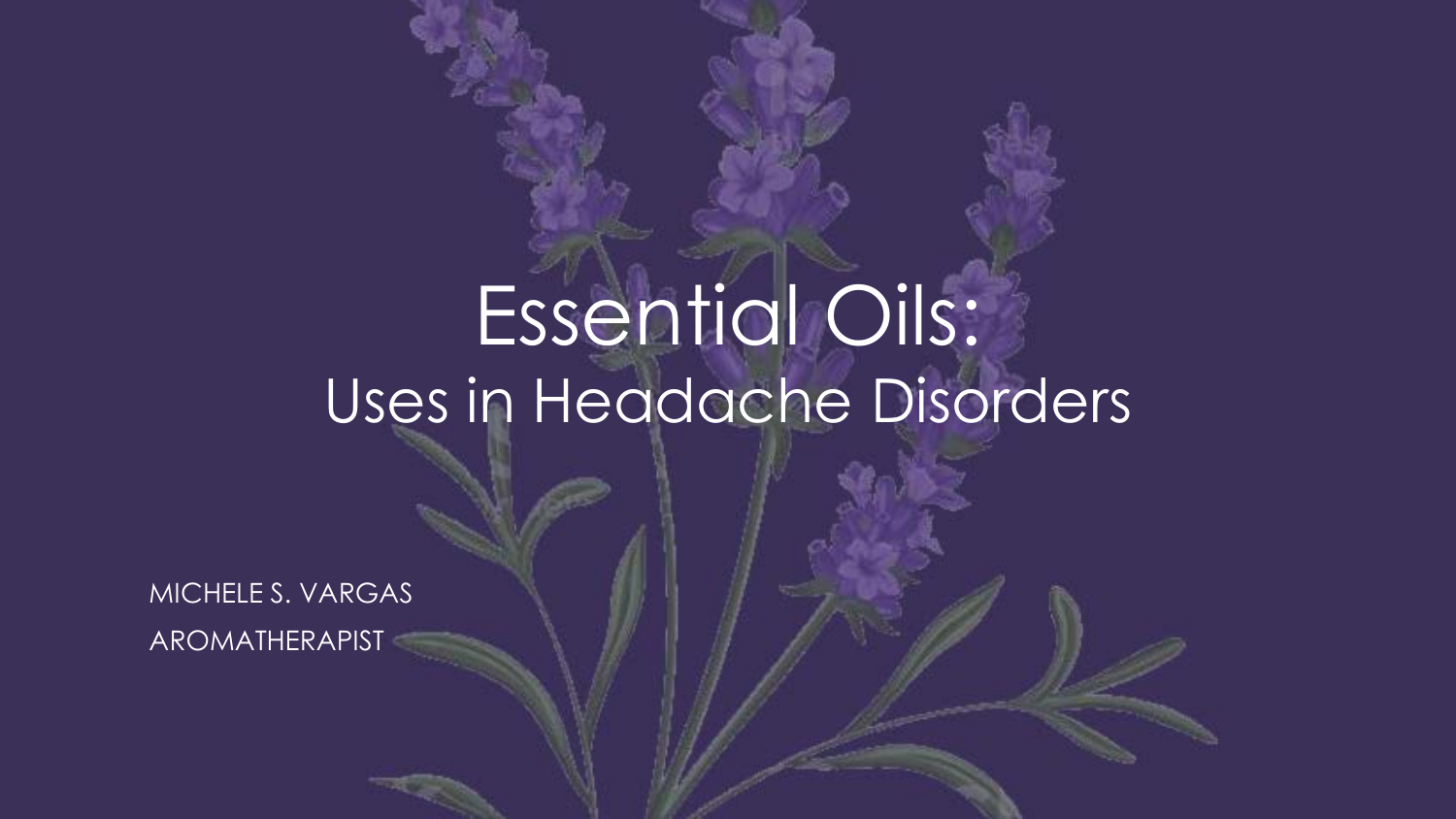#### **Disclosures**

- I am not a physician and cannot answer disease specific questions.
- **Information from this talk is not intended to replace your current medication, medical** plan of care, or the advice of your licensed healthcare professional.
- **These statements have not been evaluated by the Food and Drug Administration. This product is not intended to diagnose, treat, cure, or prevent any disease.**
- Current organizational positions:
	- Executive Board of Directors, Miles for Migraine
	- Patient Advisory Board, Miles for Migraine
	- Patient Leadership Council, National Headache Foundation
	- Headache on the Hill Advocate for Arizona and Texas
- **Former organizational position:** 
	- Treasurer, American Headache & Migraine Association
- Current International Aromatherapy Associations:
	- National Association of Holistic Aromatherapy
	- Alliance of International Aromatherapists
	- International Aromatherapy and Aromatic Medicine Association





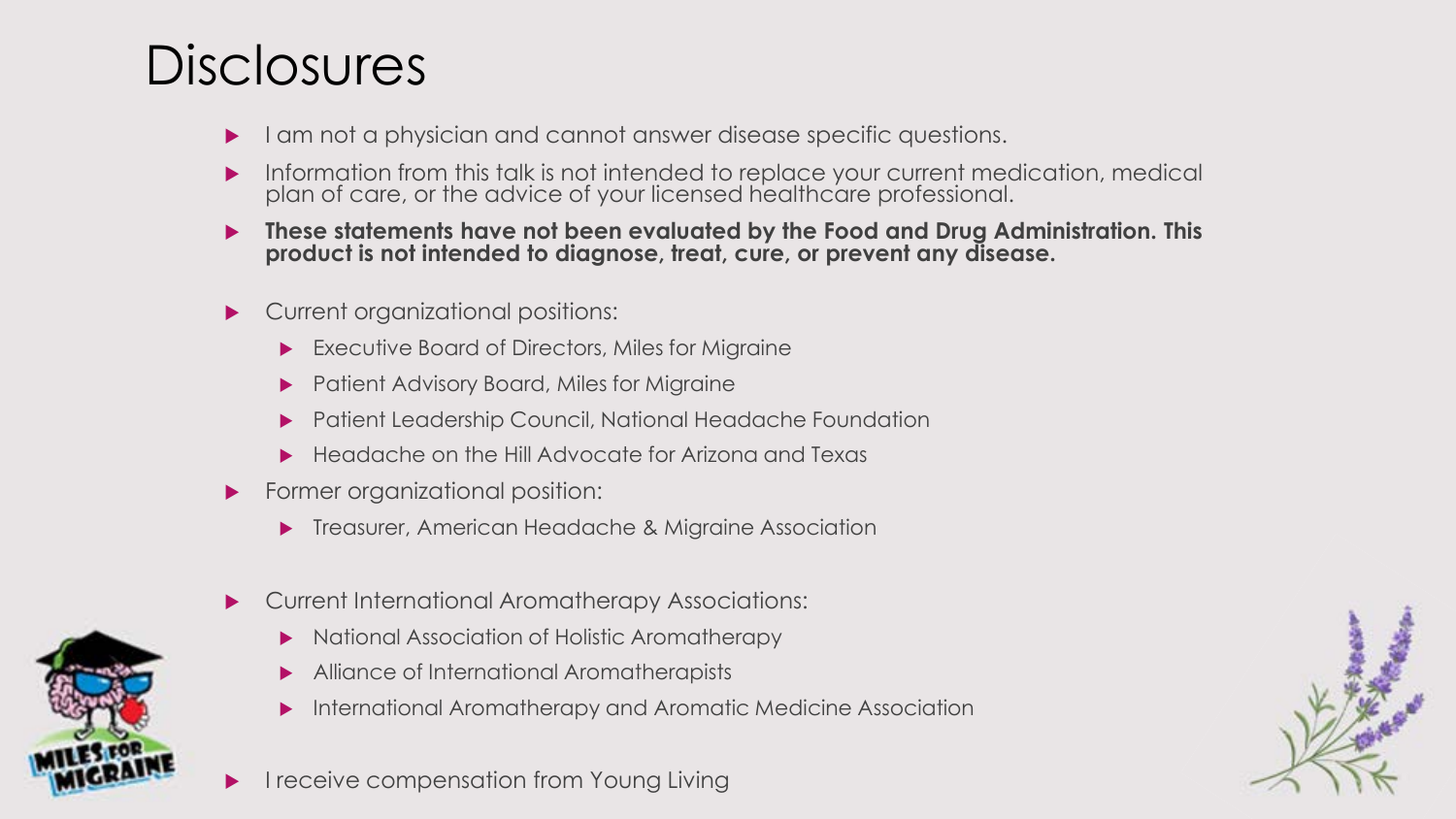### Headache Types & Oils For Support

#### **Migraine**

- Abdominal migraine
- **Tension-type**
- **Cluster**
- **Trigeminal neuralgia**
- **Neuritis (occipital, supraorbital)**
- $\blacktriangleright$  Sinus
- Rebound



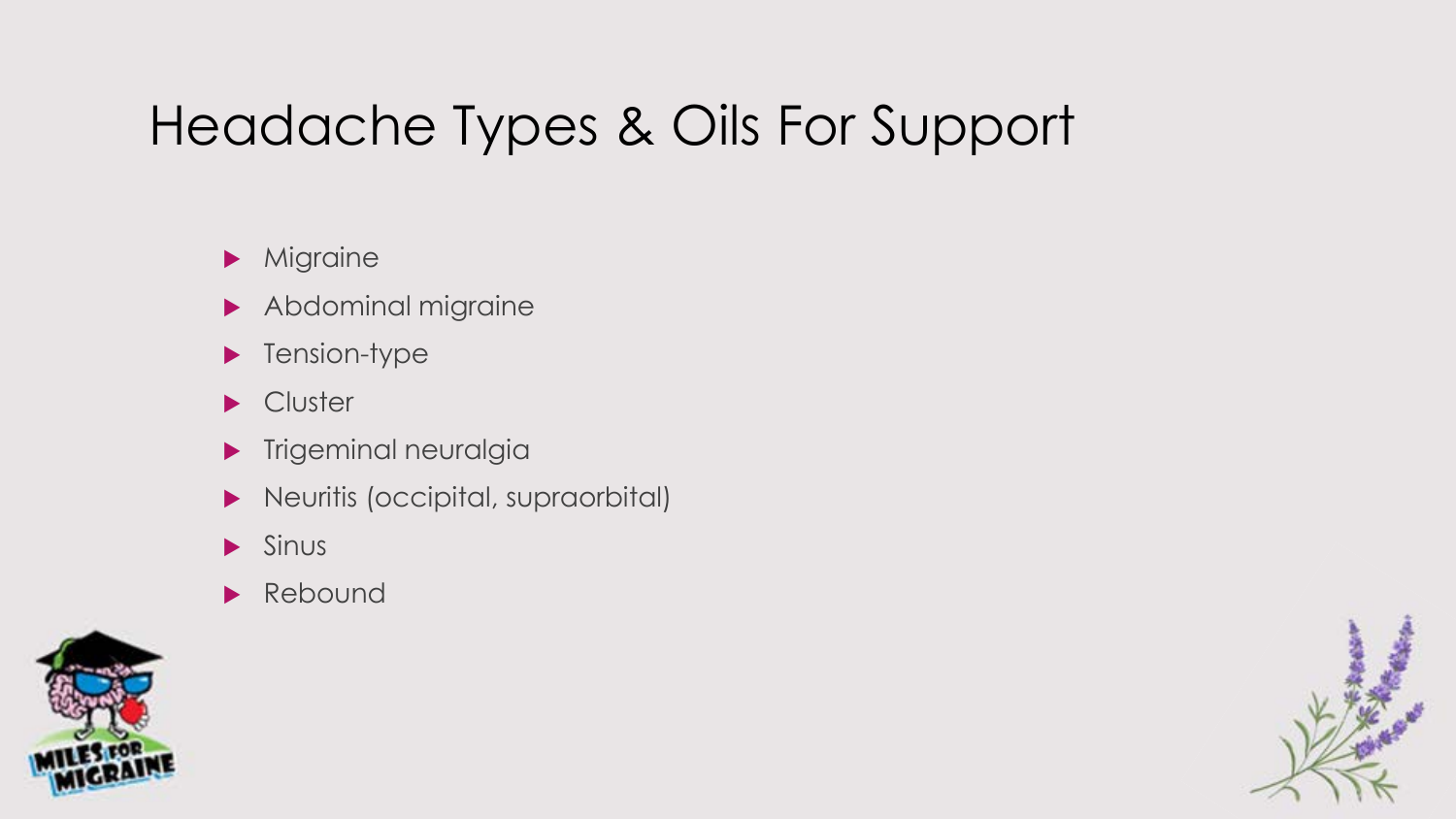#### Headache Types & Oils For Support

- ▶ Migraine (T/A) basil, peppermint, copaiba, lavender<sup>4</sup>
- Abdominal migraine (T) lavender, ginger, German chamomile, sweet orange (I) lemon, peppermint, basil
- Tension-type (T) Idaho blue spruce, Idaho balsam fir, wintergreen, peppermint3
- Cluster (T/A) frankincense (carterii), German chamomile, Helichrysum
- Trigeminal neuralgia (T/A) frankincense (carterii), Idaho balsam fir
- Neuritis (occipital, supraorbital) (T/A) wintergreen, peppermint, copaiba
- Sinus (T/A) Eucalyptus globulus, Eucalyptus radiata, peppermint
- Rebound (A) Eucalyptus globulus, rosemary, frankincense (carterii)



**\* (I) Internal, (T) Topical, (A) Aromatic**

3. Göbel H. Der Nervenarzt 1996;67:672-681 4. Sasannejad P. Eur Neurol 2012;67:288-291

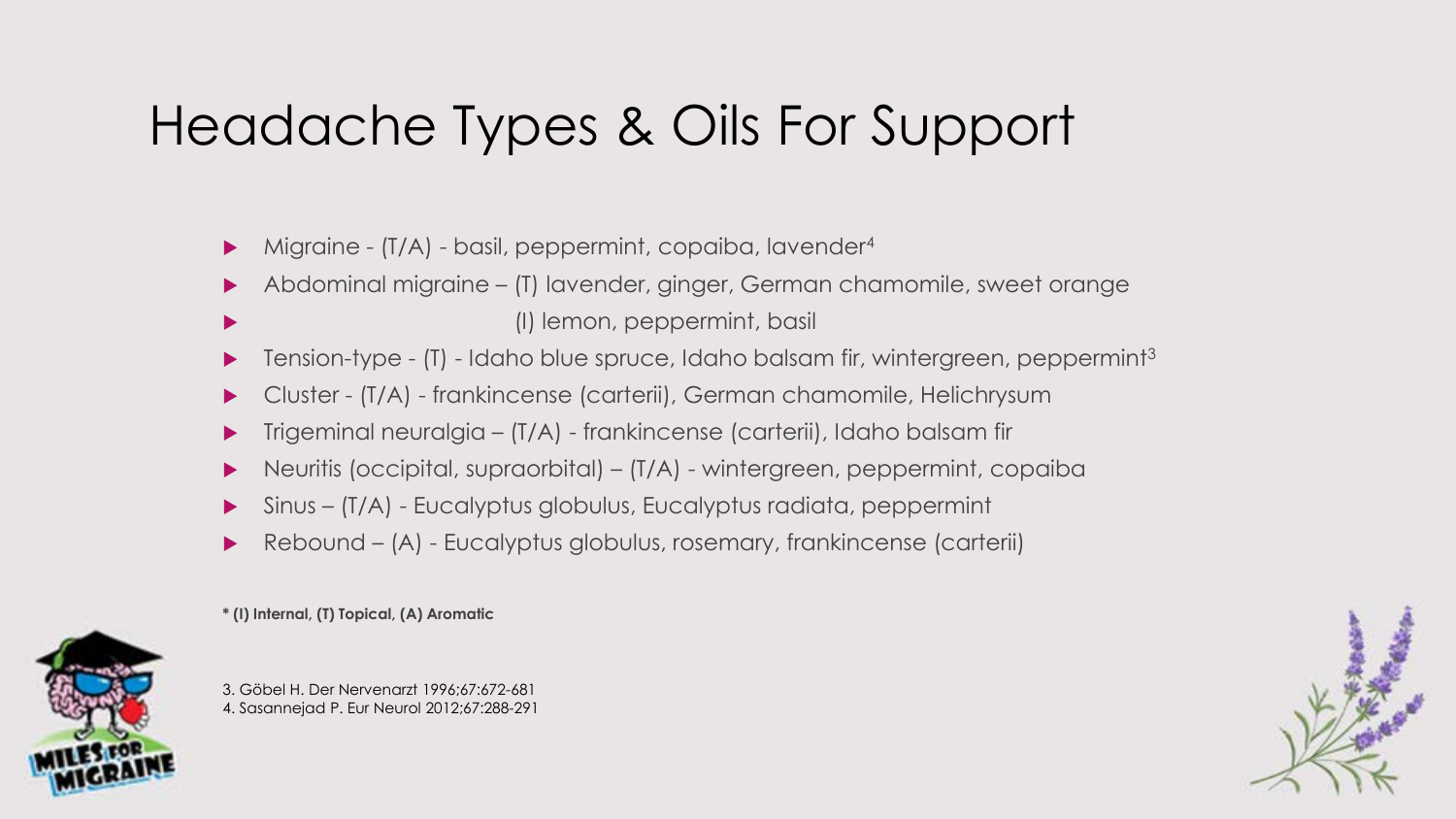#### Common Migraine Symptoms

- **Brain fog**
- **Fatigue**
- Muscle tightness
- **Anxiety**
- Nausea
- $\blacktriangleright$  Pain



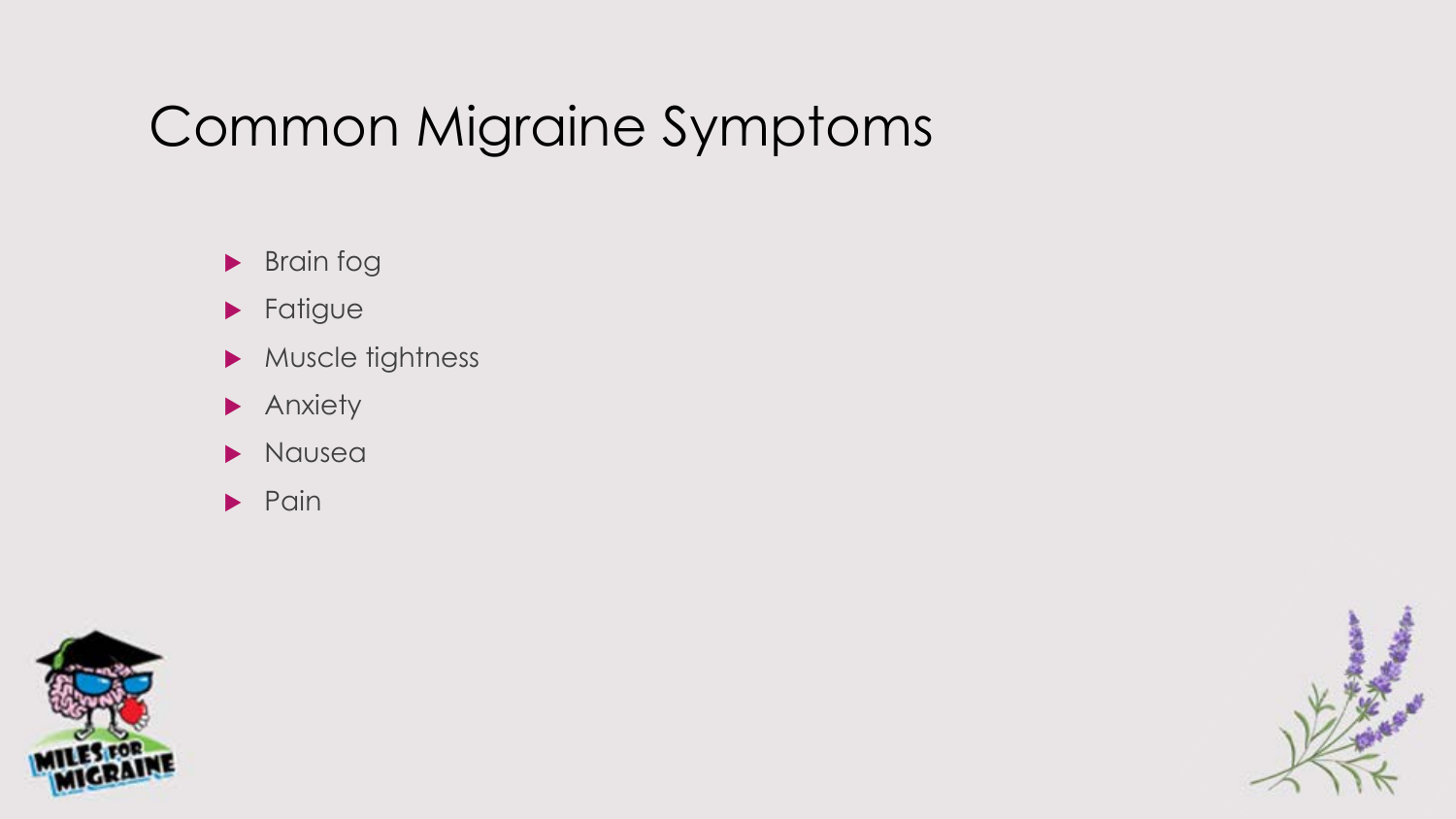#### Common Migraine Symptoms

- ▶ Brain fog (T/A) peppermint<sup>3,49,50,51,53</sup>, Idaho blue spruce, frankincense (sacra)
- $\blacktriangleright$  Fatigue (T/A) peppermint<sup>50</sup>, nutmeg, lemongrass
- $\blacktriangleright$  Muscle fightness (T) Idaho blue spruce, Idaho balsam fir, wintergreen<sup>57,58</sup>, peppermint<sup>8,9,54</sup>, Eucalyptus globulus<sup>54</sup>
- Anxiety (T/A) lavender (I)<sup>2,6,25,26,27,28,29,30,34,36,40,55,59</sup>, Roman chamomile<sup>5,6,55</sup>, blue tansy, cedarwood
- $\blacktriangleright$  Nausea (I/T/A) peppermint<sup>7,22,23,47</sup>, ginger<sup>22,23,24</sup>, patchouli (vomiting)
- ▶ Nerve pain (T) wintergreen, peppermint, marjoram, copaiba
- **\* (I) Internal, (T) Topical, (A) Aromatic**



2. Kasper S. Intl J Psych Clin Prac 2013;17:15-22 34. Bradley BF. Hum Psych Clin Exper 2009;24:319-30 6. Srivastava JK. Mol Med Report 2010;3:895-891 40. Louis M. Am J Hosp Palliat Care 2002;19:381-86 7. Pillai AK. Pediatr Blood Cancer 2011;56:234-238 41. Kritsidima M. Comm Dent Oral Epid 2010;38:83-87 9. Ou MC. J Alten Complement Med 2014;20:771-779 49. Varney E. J Altern Comp Med 2013;19:69-71 22. Lua PL. J Altern Compl Med 2012;18:534-40 50. Barker S. Percept Mot Skills 2003;97:1007-10 23. Hunt R. Anesth Analg 2013 117:597-604 51. Moss M. Int J Neurosci 2008;118-59-77 24. Misharina TA Prikl Biokhim Mikrobiol 2014;50:101-07 53. Norrish MI. Int J Psychophysiol 2005;55:291-98 25. Kasper S. Int J Psych Clin Pract 2013;1:15-22 54. Gobel H. Phytomedicine 1995;2:93-12 27. Uehleke B. Phytomed 2012;19:665-71 59. Lehrner J. Physiol Beohav 2005 15;86:92-95 28. Woelk H. Phytomed 2010;17:94-99 29. Umezu T. Jpn J Pharm 2000;83:150-53 30. Umezu T. Pharm Biochem Behav 2006;85:713-21

5. Amsterdam JD. Altern Ther Health Med 2012;18:44-49 36. Johannessen B. Complem Ther Clin Pract 2013;19:209-13 8. Barbar A. Pharm Acta Helv 1990;65:170-174 47. Stea S. Evid Based Comp Altern Med 2014;2014:726341 26. Schuwald AM. PloS One 2013;8:c59998 55. Cho MY. Evid Based Comp Altern Med 2013;2013:1-6

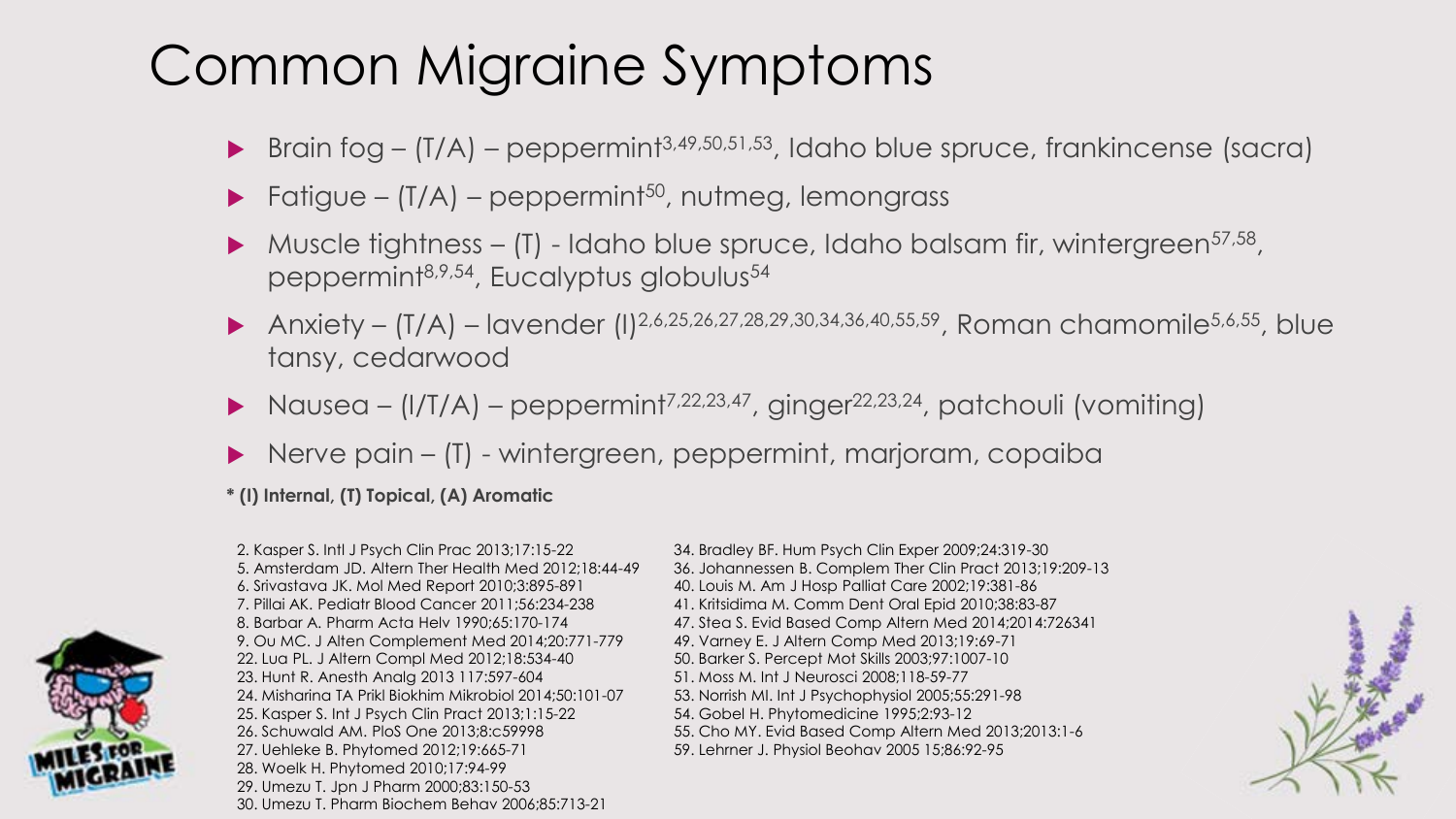### Common Migraine Triggers

- Seasonal allergies / hay fever
- $\blacktriangleright$  Sinus issues
- $\blacktriangleright$  Sleep issues
- Gut health
- Stress
- **Hormones**
- Strong odors



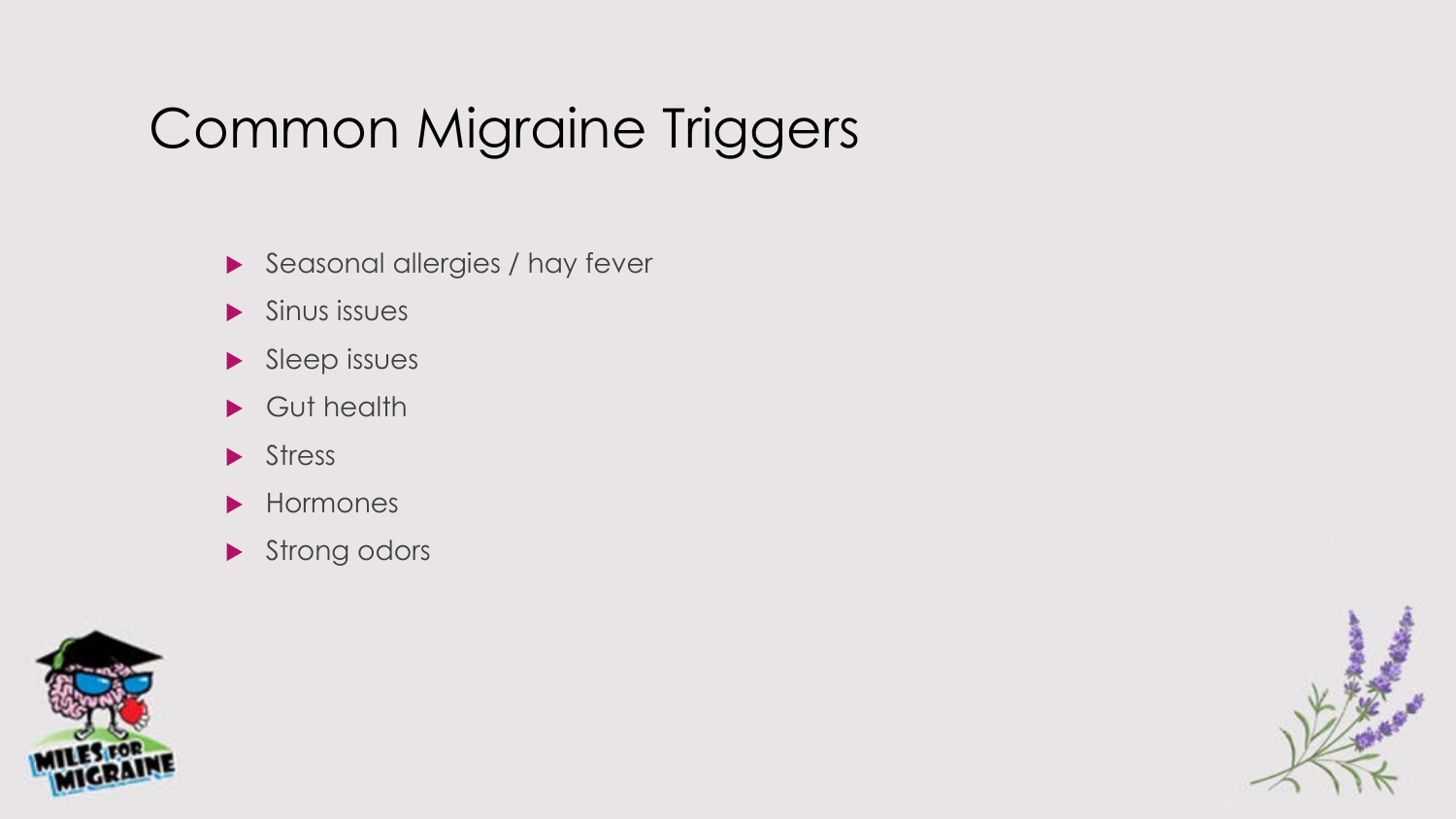### Common Migraine Triggers

- Seasonal allergies / hay fever  $(T/A)$  combo of lavender, lemon<sup>45</sup>, and peppermint
- Sinus issues (T/A) peppermint, dorado azul, Eucalyptus globulus
- Sleep issues (T/A) lavender2,35,36,37,42,43,44, valerian, cedarwood, Roman Chamomile<sup>5,56</sup>
- Gut health  $(I/T)$  peppermint<sup>52</sup>, ginger, cumin, lavender<sup>31,32,60</sup>
- Stress  $(T/A)$  lavender<sup>38,39</sup>, Roman chamomile<sup>55</sup>, blue tansy, cedarwood, valerian
- $\blacktriangleright$  Hormones (T) Female: clary sage<sup>10</sup>, basil, Idaho blue spruce Male: Idaho blue spruce, rosemary, sage
- ▶ Strong odors (A) (1 drop on mask) peppermint, lemongrass
- **\* (I) Internal, (T) Topical, (A) Aromatic**



10. Hur MH. Evid Based Complement Alternat Med 2012 42. Arzi A. Chem Senses 2010;35:31-40 31. Hawrelak JA. Altern Med Rev 2009;14:380-84 43. Goel N. Chronobiol Int 2005;22:889-904 32. Baker J. AMJ Physiol Gastroint Liver Physiol 2012;303:G825-36 44. Lewith GT. J Altern Comp Med 2005;11:631-37 35. Soltani R. Int J Ped Otorhin 2013 77:1579-81 45. Ferrara L. ISRN Pharm 2012;2012:404606 36. Johannessen B. Complem Ther Clin Pract 2013;19:209-13 52. Goerg KJ. Ailment Pharmacol Ther 2003;17:445-51 37. Guillemain J. Ann Pharm Fr 1989;47:337-43 55. Cho MY. Evid Based Comp Altern Med 2013;2013:1-6 38. Takhashi M. Nat Prod Commum 2012;7:1539-44 56. Rossi T. Pharmacol Res Commun 1988;20 Suppl 5:71-74 39. Kim S. J Altern Comp Med 2011;17:823-26 60. Lis-Balchin M. Phytother Res 1999;13:540-42

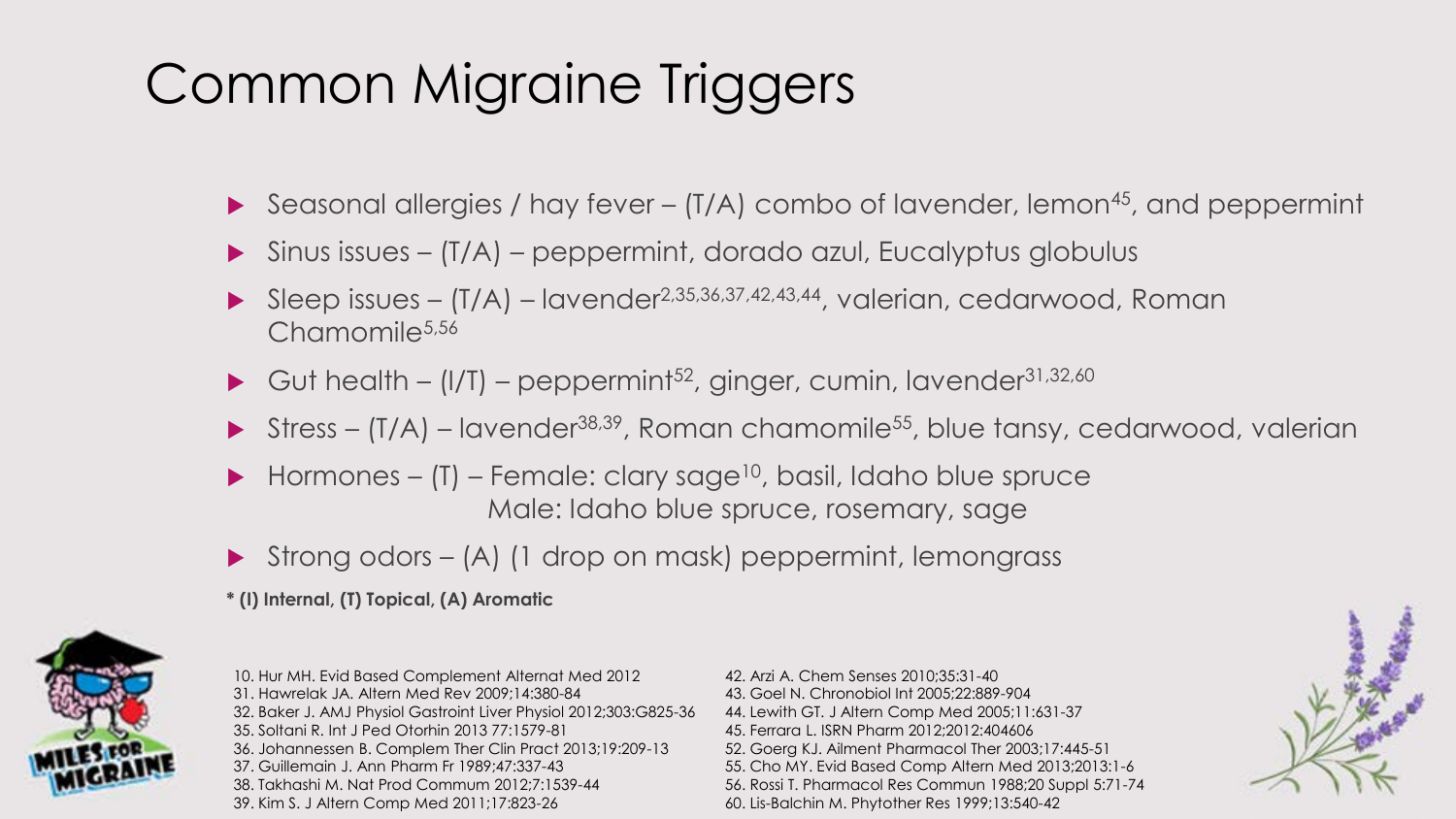## Factors In Oil Ineffectiveness

- Poor quality
	- ▶ Warning signs:
		- "Flammable" (few oils have a low flash point, e.g.: frankincense / Boswellia carterii, sacred frankincense / Boswellia sacra)
		- "Aromatic Only"
		- ▶ "Do not ingest" on edible plant oils, not food grade quality
		- **Expiration Date**
- **Incorrect quantity** 
	- Know how much is too much or too little
	- **Figuency of application**
- Incorrect application
	- ▶ Choose method appropriate for your need
- **Incorrect storage practices** 
	- **Avoid direct sunlight**
	- Avoid heat (do not leave in car or use in steam devices)
	- Shelf life and oxidation (citrus)



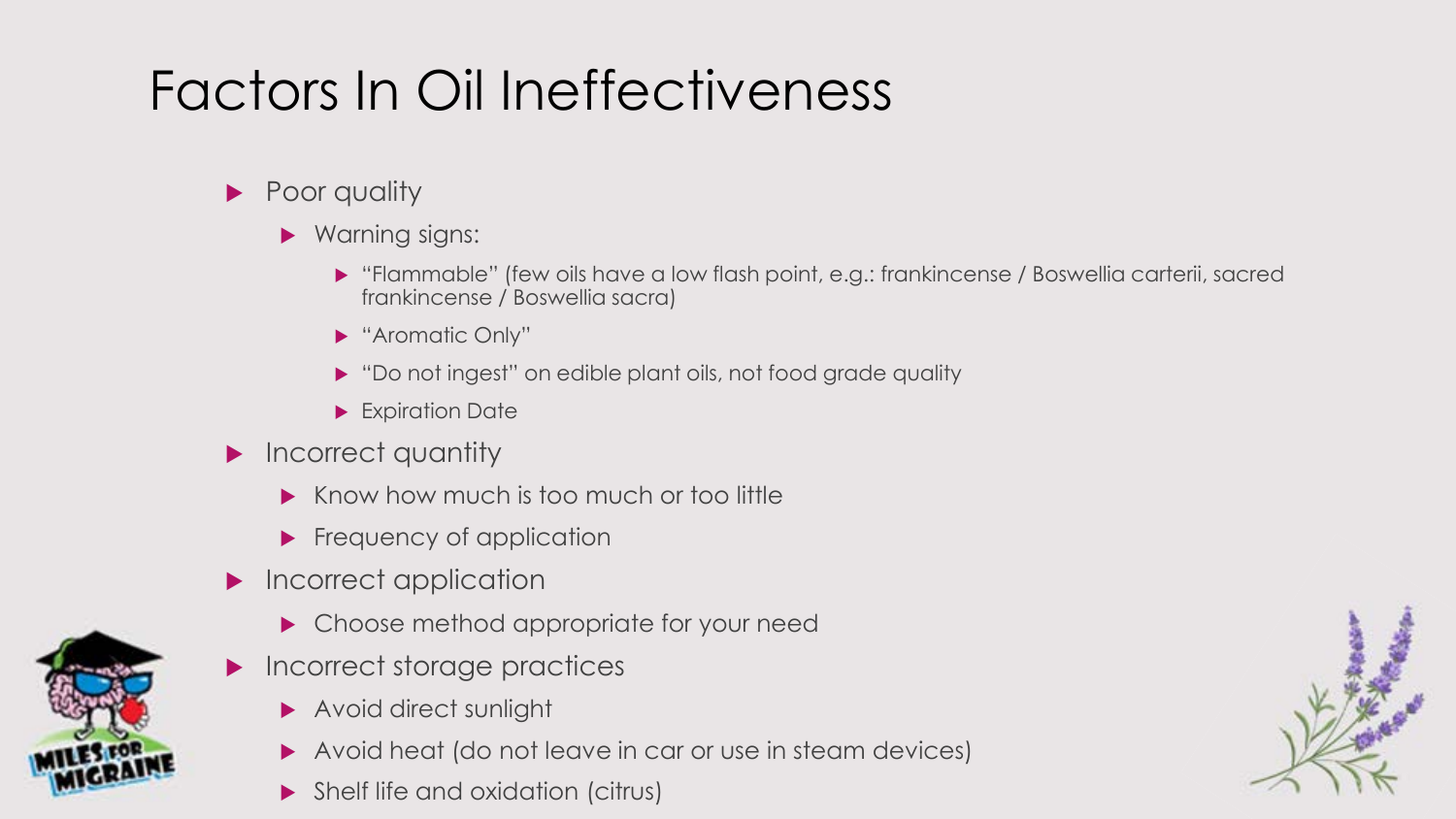#### **Aromatically**

- **Indirect diffusing (non electric)** 
	- **Earrings**
	- $\blacktriangleright$  Necklace
	- **Bracelet**
	- Car vent clip
- Direct inhalation
	- Cupping the nose
	- Directly from bottle
- **Diffuser (cold water mist device)**



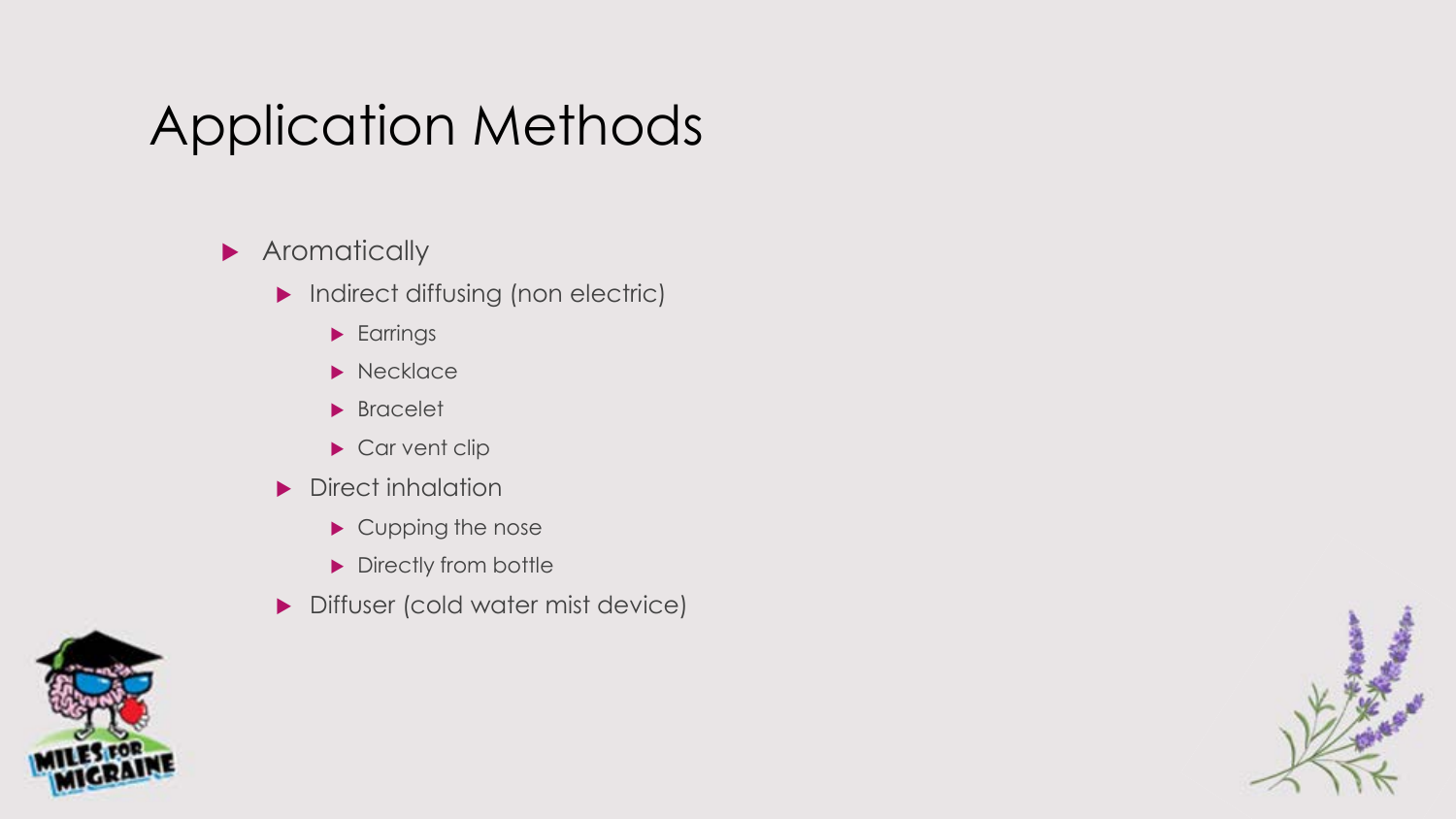#### **Topical**

- On the skin (location matters)
	- ▶ Back of neck
	- **F** Temples
	- **Demonstrate**
	- Behind / around base of ears
	- **Forehead**
	- Around navel
	- Reflexology, acupressure, chakra points
- $\blacktriangleright$  Bath
- **Massage**



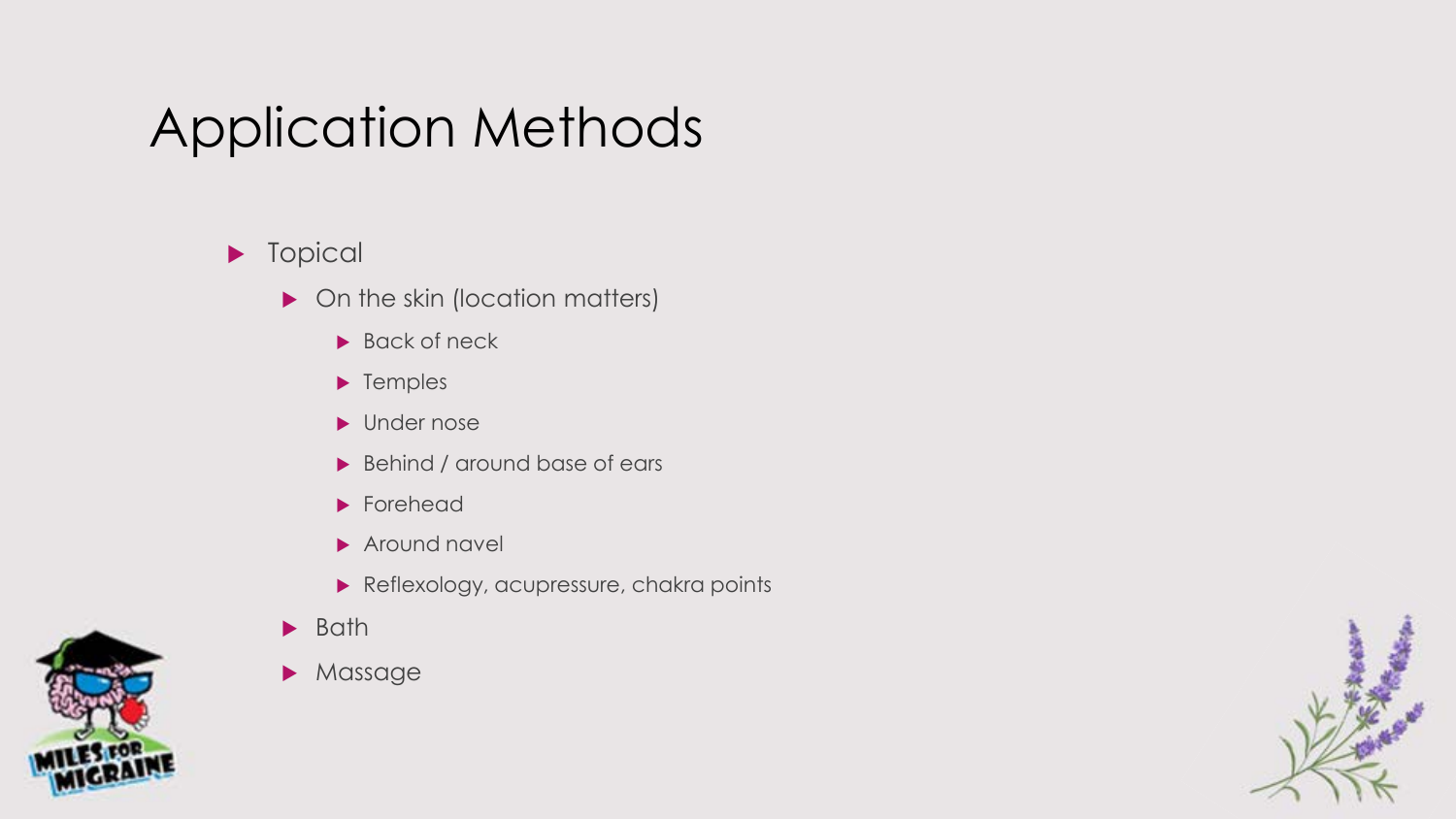#### **Topical**

- Cautions:
	- Dilute properly based on specific oil and age
	- "Hot" oils are skin irritants (cinnamon, clove, peppermint, wintergreen, oregano…)
	- Sun and UV exposure: know which oils are phototoxic (citrus and a few others) and for how long (6, 12, or 24 hours)
	- Avoid eye area and other sensitive areas
	- ▶ Avoid if pregnant or lactating
	- Allergy to plant the oil is extracted from



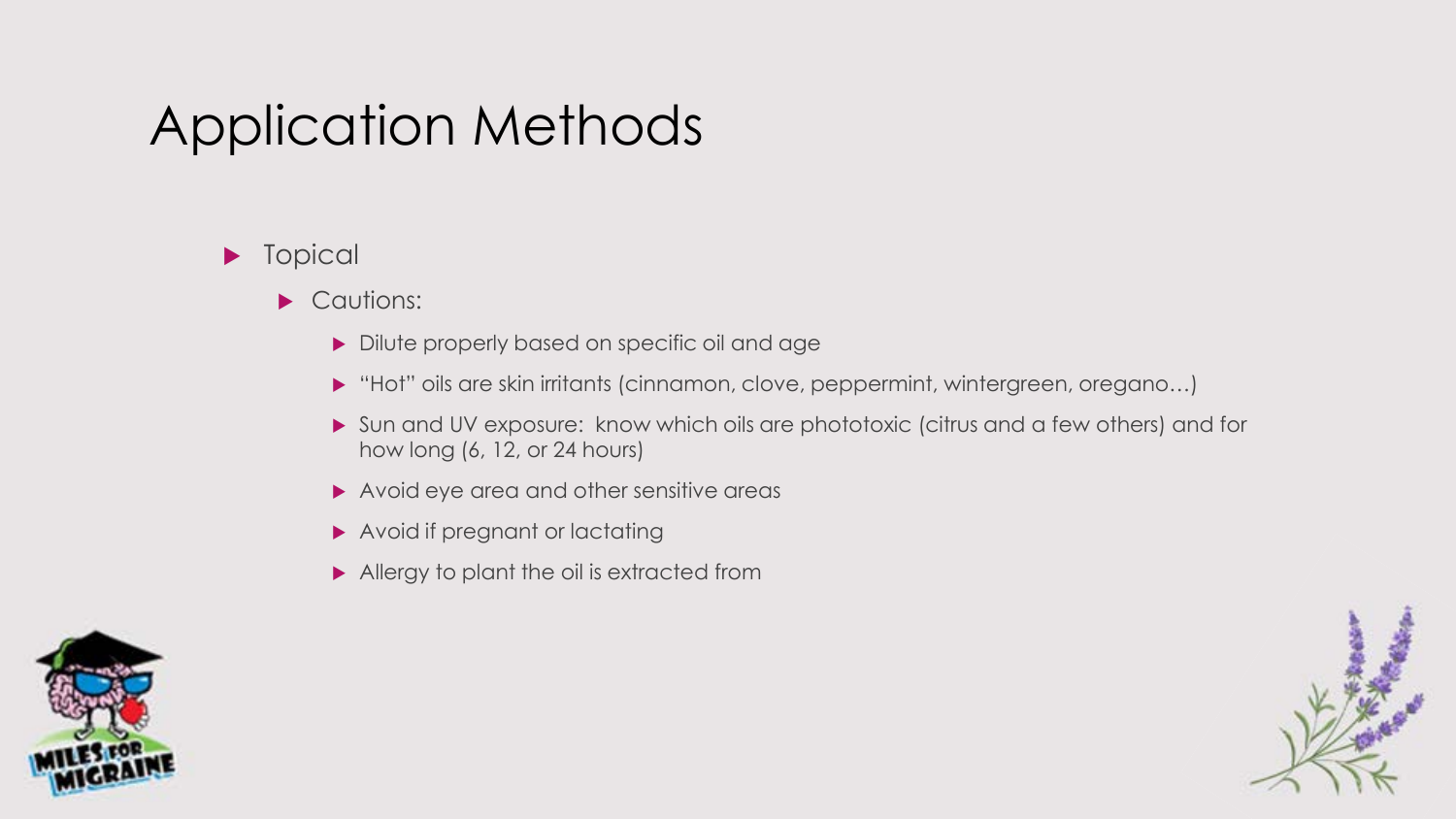#### $\blacktriangleright$  Internal

- Cautions:
	- **Food grade oils only**
	- Only oils from edible plants (FDA GRAS [Generally Recognized As Safe] List)
	- Dilute with food grade carrier oil avocado, coconut, grapeseed oil
	- ▶ 1 drop is generally sufficient
- ▶ Capsules for targeted GI support
	- **Regular**
	- **Delayed Release**



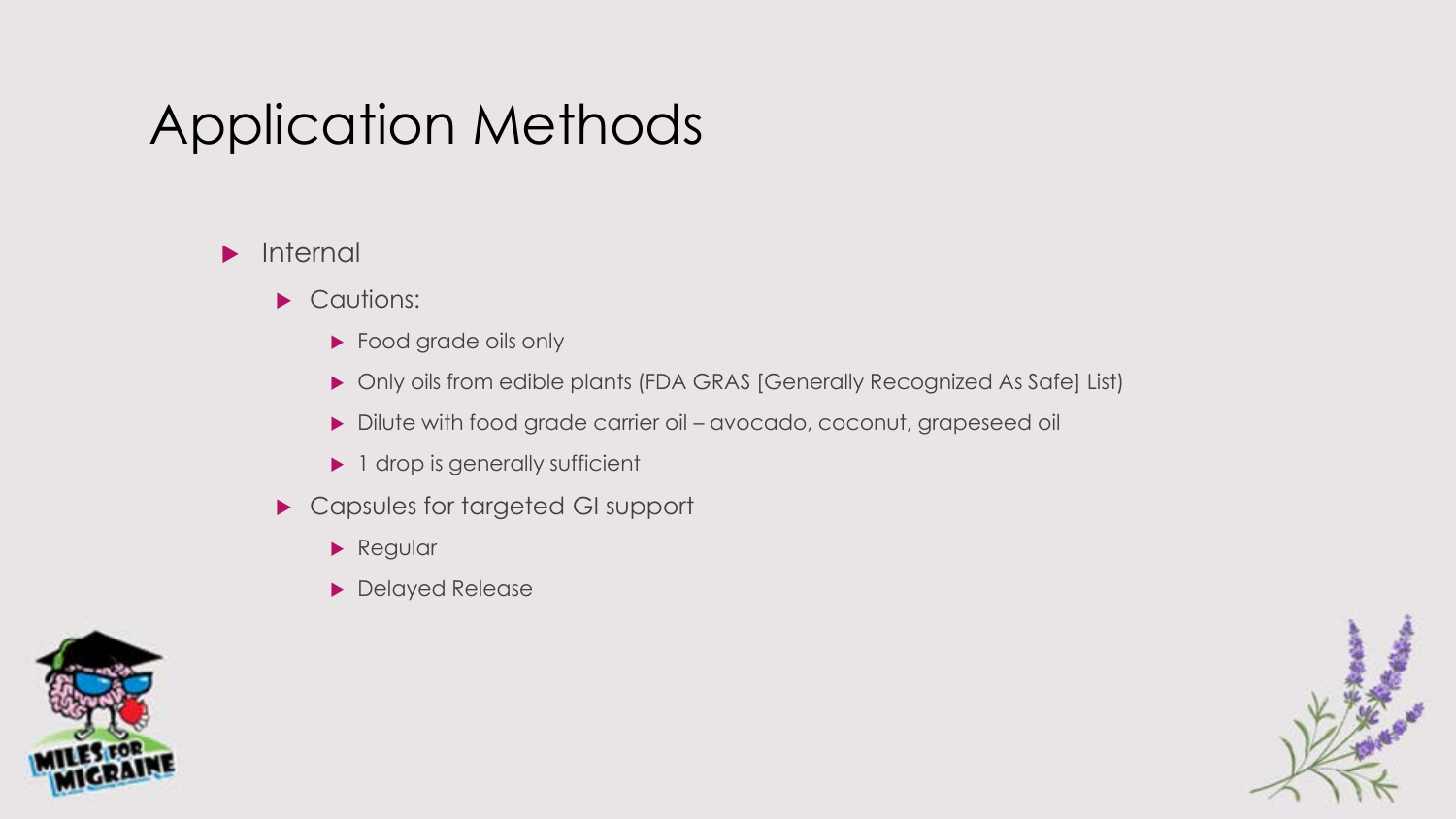### Summary

- ▶ Biological preference No one oil works for everyone
- Blends of oils tend to work better than a single plant oil
- Oils can be used before an attack
- "The sooner the better"
- Consistency is key
- Start low and slow
- Check for contraindications in current medicines and medical conditions
- Always notify your doctors of all supplements and essential oils you are taking



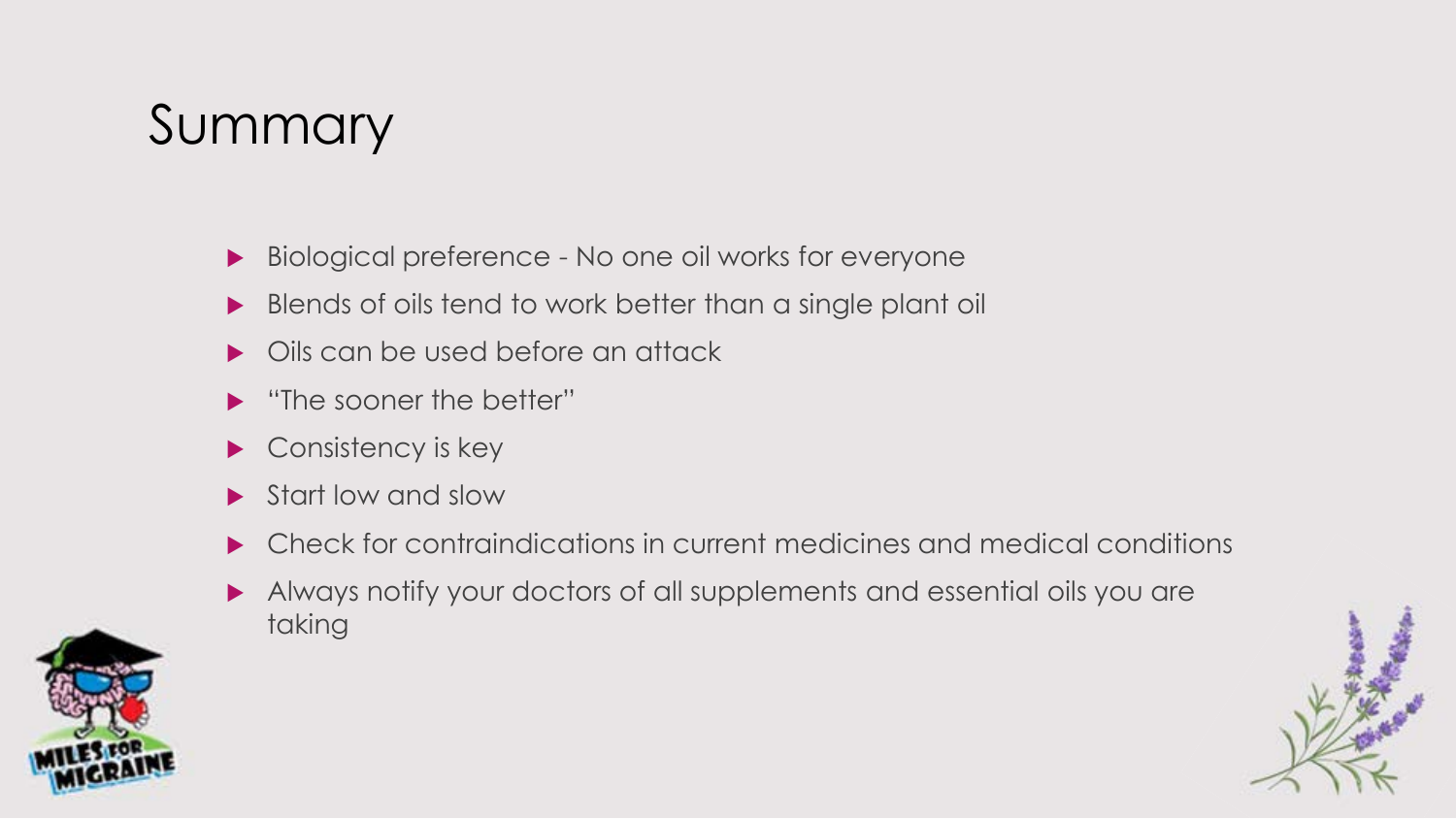#### Resources

**Diameral** 

- **Dr** Axe
- PubMed
- **FDA essential oil GRAS list** https://www.accessdata.fda.gov/scripts/cdrh/cfdocs/cfcfr/cfrsearch.cfm?fr=182.20
- **Exidence based reference guides:** 
	- ▶ Essential Oil Desk Reference Life Science Publishing
	- Evidence-Based Essential Oil Therapy Dr Scott Johnson
	- Essential Oils Ancient Medicine Dr Josh Axe
	- Essentials Lindsey Elmore, PHARMD



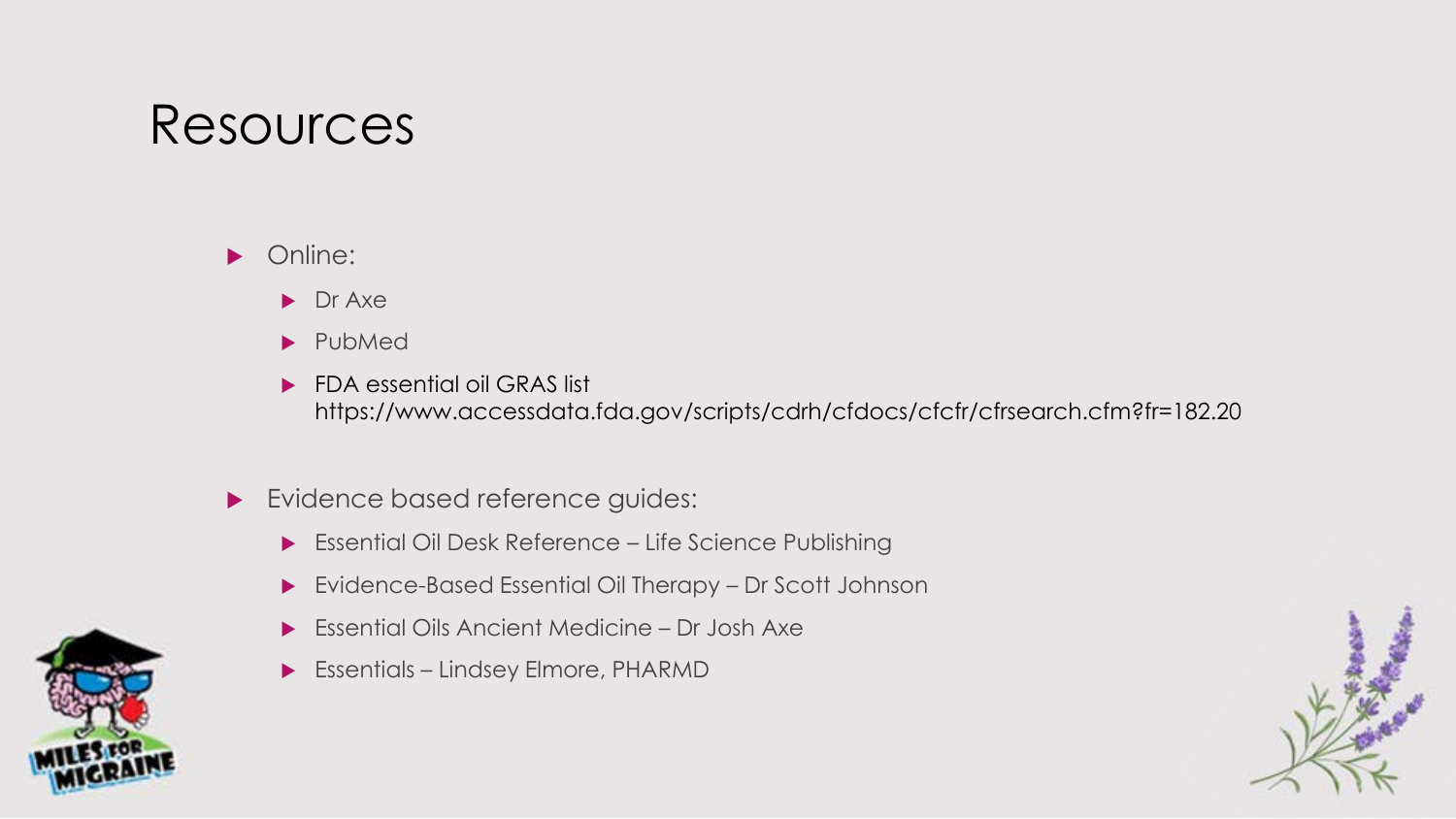#### Additional Recommendations

- ▶ Probiotics aim for 10 strains, 10-20 million CFU, on empty stomach
- Read ingredient labels
- Eliminate toxins, reduce chemical burden on the body
	- "Green" ≠ plant based or non-toxic
	- ▶ Women, on average, use over 500 chemicals on their body daily
- Advocate for changes in healthcare, insurance, treatments, and legislation. If we don't, who will?
- ▶ Get involved with organizations and/or support groups